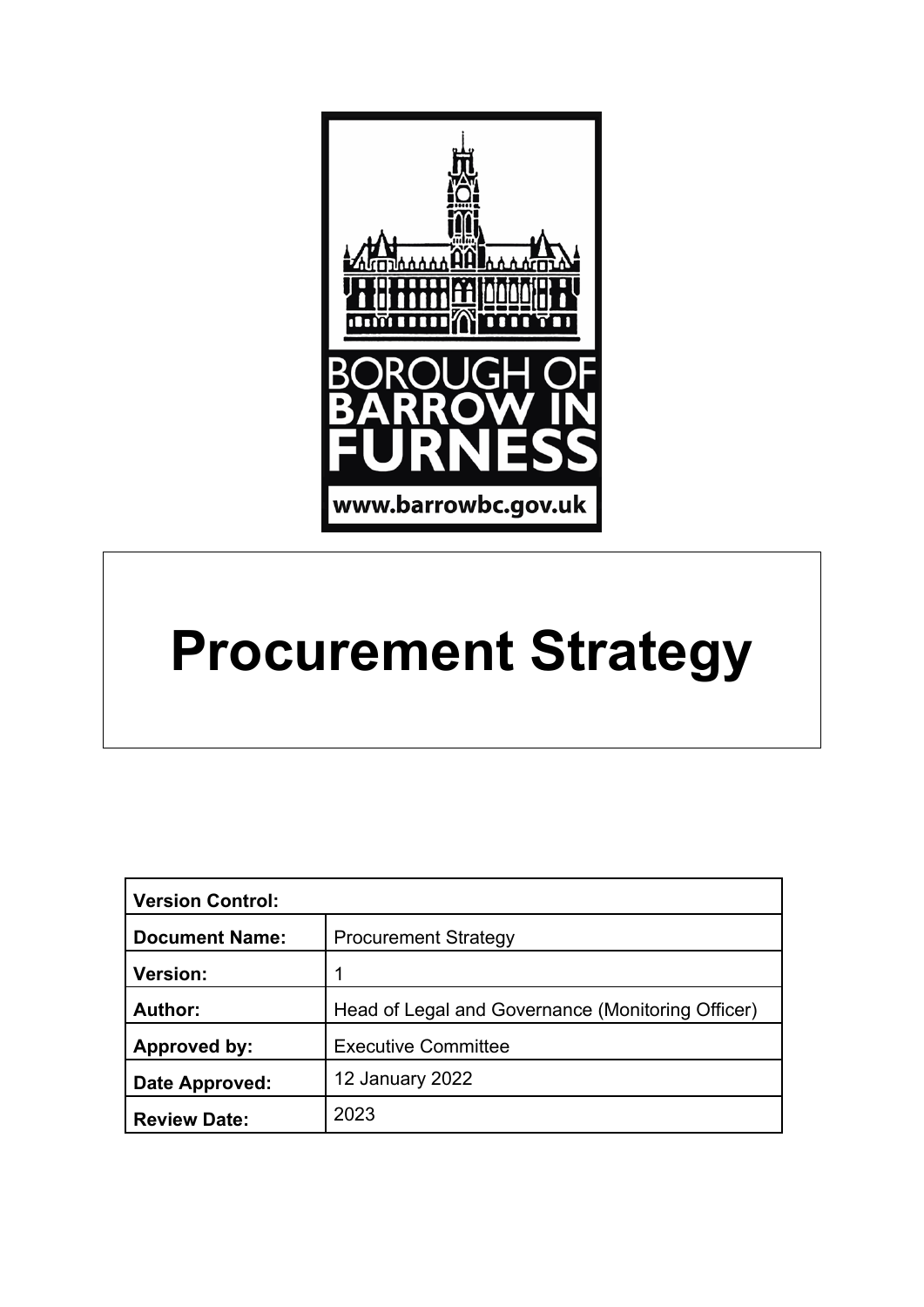# **Procurement Strategy**

# **A. Introduction**

Barrow-in-Furness is a port town in the borough of Barrow-in-Furness in Cumbria, and whilst being one of England's smallest Boroughs it boasts 274 listed buildings and 4 Sites of Special Scientific Interest.

# **B. Council Vision, Values and Priorities**

Our Council Plan 2020 – 2024 outlines our Vision and Values and 3 clear Priorities and required actions to deliver better lives for the people of Barrow.

 **Priority 1: People – Enabling residents to live happy, healthy productive lives**.

Develop procurement strategies that focus on delivering Social Value, equality and good working conditions for employees

**Priority 2: Place – Creating a great place to live**

Develop strategies to consider the environmental implications in procurement activity

 **Priority 3 – Supporting our economy to thrive to ensure a long-term economic future for all our community.**

Develop procurement practices that promote market engagement and spend with local companies.

Barrow Borough Council is a member of the **Morecambe Bay Anchor Collaborative**, and has signed up to the Morecambe Bay Anchor Charter. By working with other anchor institutions in the collaboration, the Morecambe Bay Anchor Collaborative will make a difference to local people by:

- Widen access to quality work
- Purchase and commissioning for social benefit
- Use buildings and spaces to support communities
- Reduce environmental impact
- Work closely with local partners
- Reduce inequalities

In addition to boosting economic growth and supporting a healthy population, health and care organisations, along with other Anchor Institutions have the potential to create the conditions needed to help tackle inequalities.

This procurement strategy will support the delivery of these priorities, and outlines how we will promote procurement objectives to deliver the vision and values.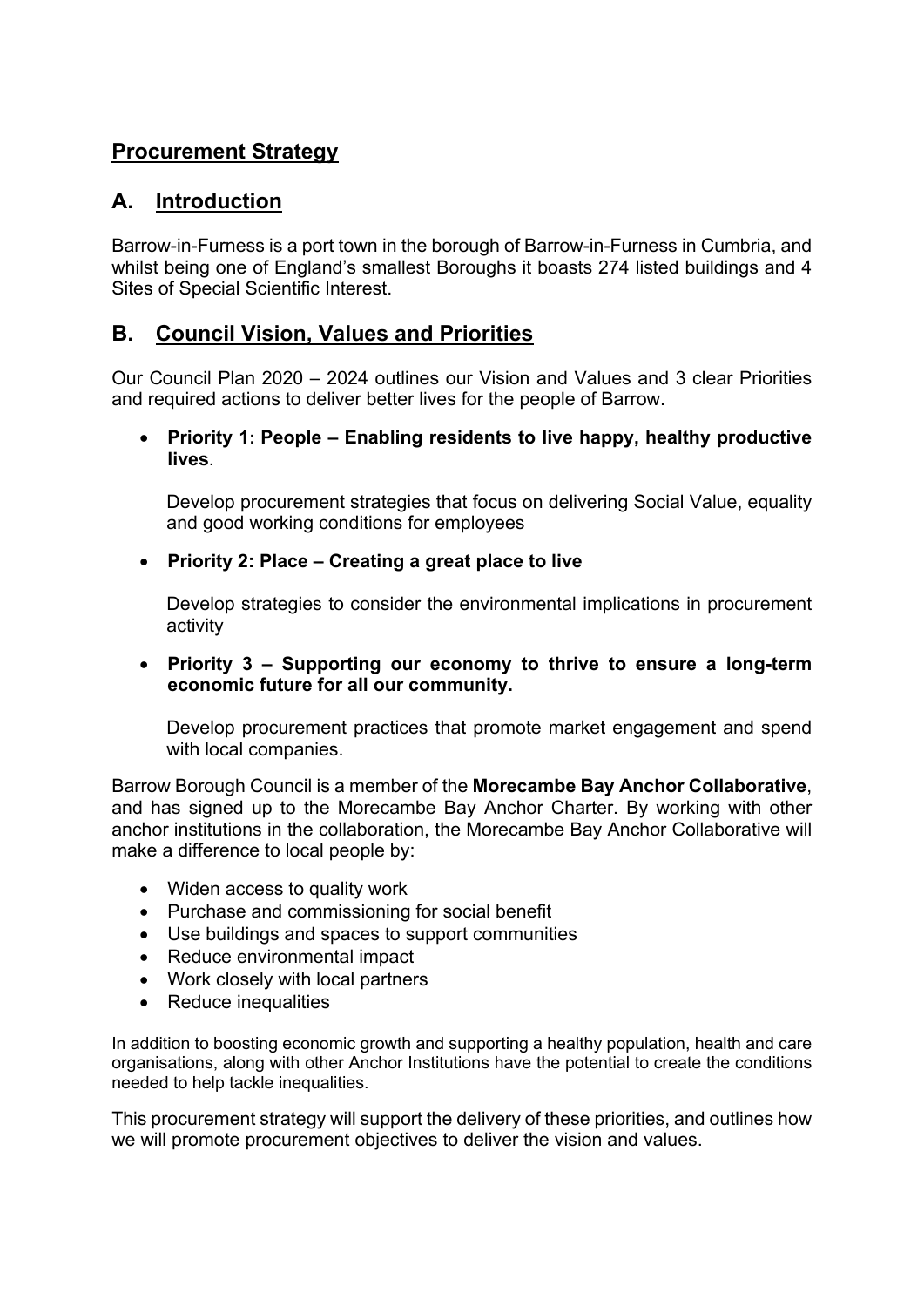# **C. What is procurement?**

Procurement is the process of acquiring supplies, services and works. It includes acquisition from third parties and in-house providers. The process spans the full procurement cycle from identifying the need, through to the end of a contract or the end of useful life of an asset and lessons learnt. It involves early stakeholder engagement, assessing impact on relationships and linkages with services internally and externally, options appraisals and the critical 'make or buy' decision whilst determining the appropriate procurement strategy and route to market.<sup>1</sup> Procurement is therefore much wider than simply purchasing, and through the effective implementation of our procurement strategy we will be able to demonstrate the added value that procurement can bring.

# **D. Why is Procurement Important?**

Local Government currently has a total revenue budget of £44billion<sup>2</sup> per annum. Therefore the procurement activity that buys in supplies and services is critical to ensuring that best value is being obtained.

- Public procurement is about improving the delivery and cost effectiveness of quality public services to citizens
- Procurement can be a mechanism to challenge current service arrangements and find new models for service delivery
- Savings realised through better procurement can be channelled back into priority services
- Procurement can achieve additional added value benefits to residents through effective use of supply chains
- Ensures that we deliver best value
- Our professionalism and planning can help prevent financial loss to the Council and support our services and reputation

# **E. Why do we have a Procurement Strategy?**

Our Procurement Strategy sets out our strategic approach to procurement activity. It is not intended to be an operational guide to procurement; however the objectives should be applied to all our procurement activity.

<sup>1</sup> National Procurement Strategy for Local Government, 2014

<sup>2</sup> Core spending power: final local government finance settlement 2017 to 2018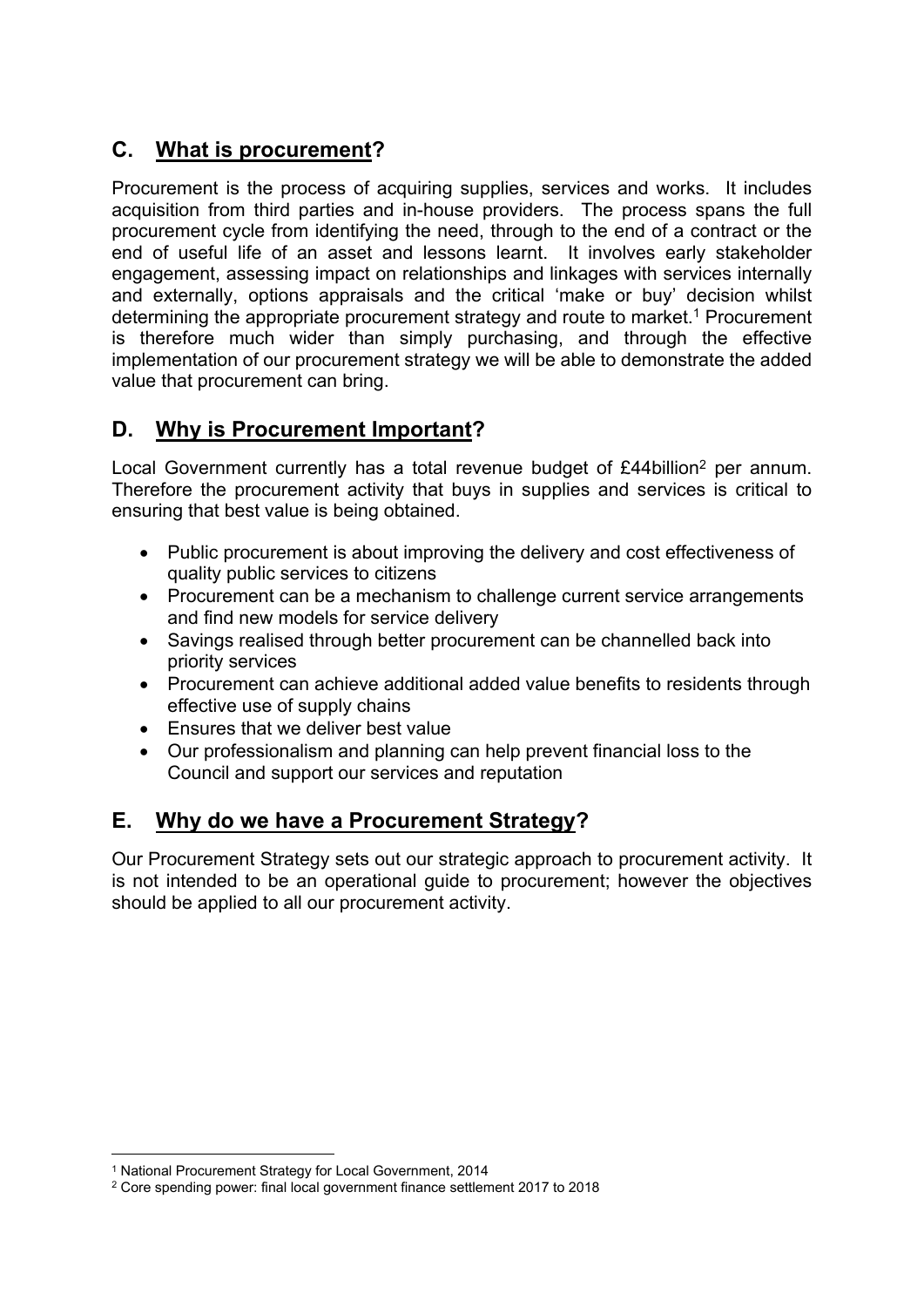# **F. Strategic Influence**

There is a wealth of national, regional and local strategies and legislation that influences our procurement activity. The diagram below is not exhaustive but gives an indication of the strategic context in which we operate.



In this complex and multi-layered context, our Procurement Strategy is designed to provide clarity as to how we will embed the strategic context into our procurement activity.

It will provide a consistent approach to procurement and practical guidance to buyers and suppliers as to how we deliver effective procurement activity.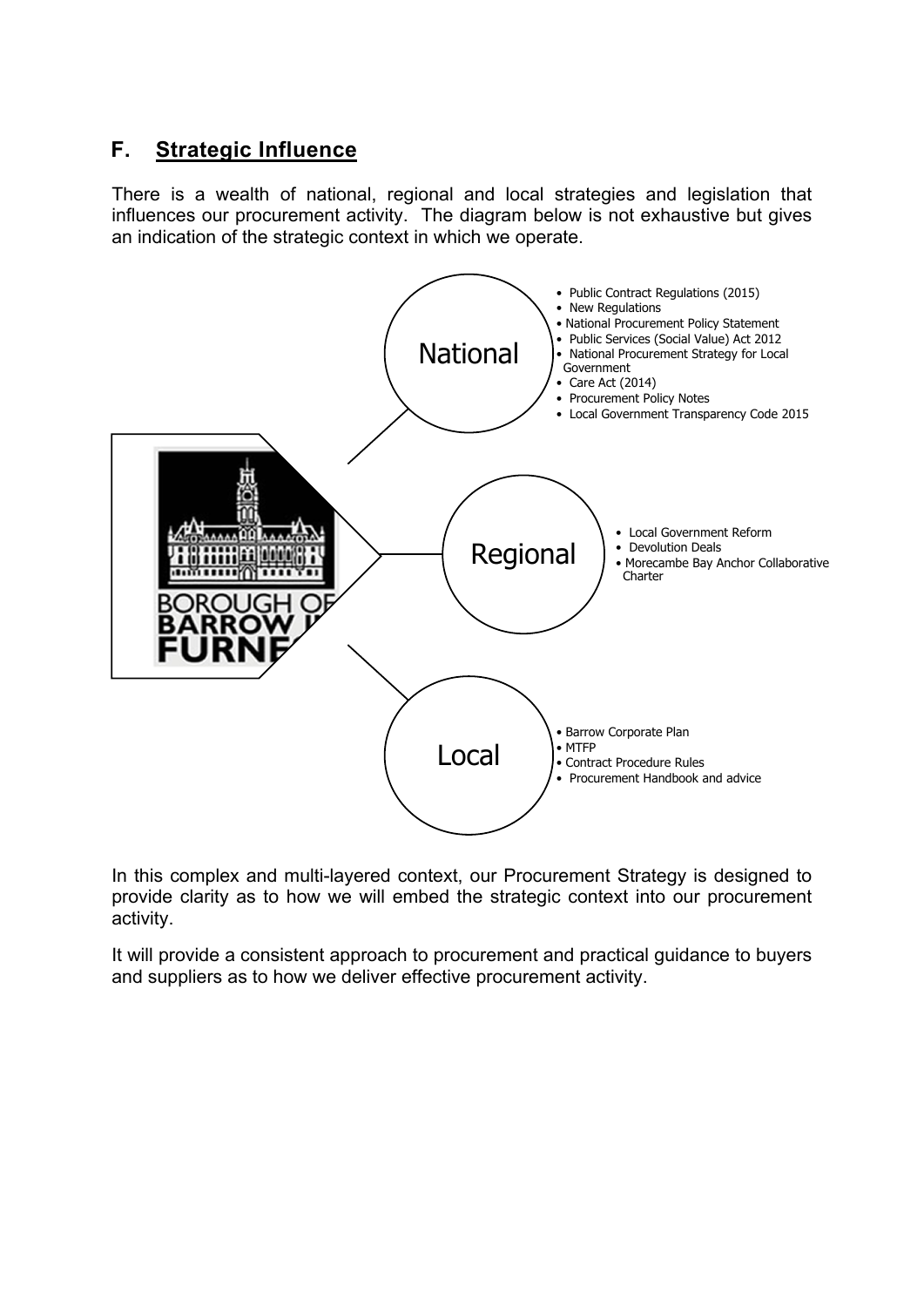# **G. Council Strategy**

The LGA launched the National Procurement Strategy for Local Government in England (NPS) in February 2018 after extensive consultation and engagement. These priorities and themes have been identified by local Councils themselves as being necessary for successful delivery of procurement in key areas. These have therefore been adopted by Barrow Borough Council as our key priorities and themes for procurement.



## **H. Priorities**

#### **Showing Leadership**

We aim to continue to champion procurement and collaboration to support the significant changes on the horizon including Local Government Reform and new Regulations. We will use our skills and expertise to develop our added value and ensure that we promote the importance of strategic procurement to share and support wider partners on their journey.

We will maximise the opportunities presented by Local Government Reorganisation. We will collaborate across our wider Partners to effectively deliver a wider range of outcomes across Cumbria and through our anchor partners in the Morecambe Bay Anchor Collaborative Charter. We value the fact that we are stronger together.

#### **Behaving Commercially**

We will behave commercially and deliver value for money to ensure we maximise the outcomes for Barrow and our wider community. There is no one way to deliver savings or reduce costs; so we will deploy a wide range of approaches to ensure we get the maximum possible value for the money spent by the Council.

We will drive efficiencies by adopting a collaborative and planned approach to procurement, contract review and contract management.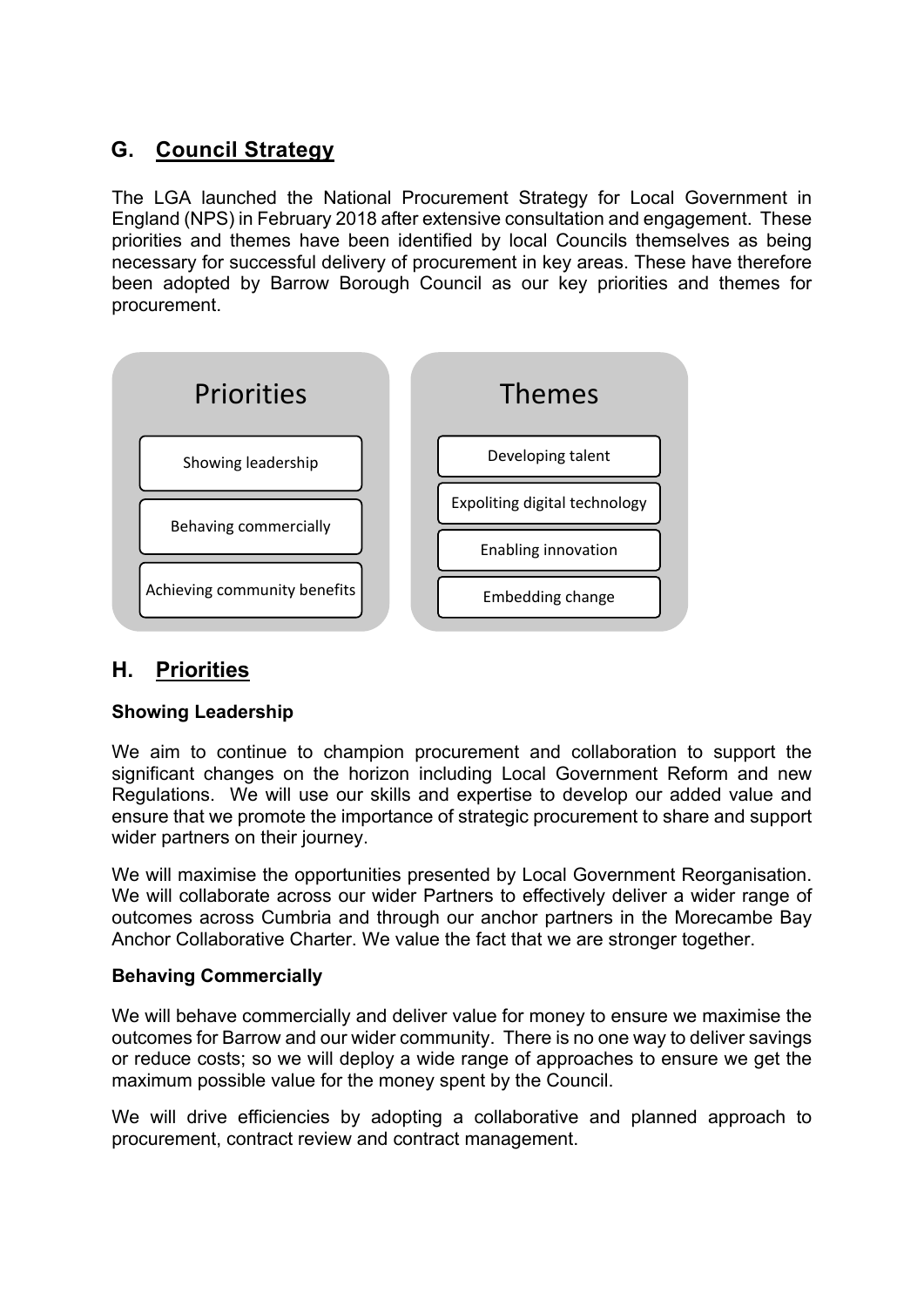We will strive to make efficiencies in our service provision. This will be delivered by working collaboratively across our new partners under Local Government Reorganisation, driving economies of scale and increasing efficiencies.

#### **Achieving Community Benefits**

Our key activity in this area will be to identify and strengthen our local and SME spend. There are a number of activities we will put in place to give local suppliers and Small to Medium Enterprises (SME) the best possible opportunity to supply and provide services to us. We will ensure that collaboration still supports our communities through the effective use of strategies and through active engagement with our suppliers.

We will embrace Social Value to ensure that all of the businesses we contract with are supporting our local communities and adding value beyond their contractual requirement. We will also ensure that we champion Social Value in all that we do.

As a member of the Morecambe Bay Anchor Collaborative Charter we are committed to Social Value and through actions under Domain two we will develop and implement plans to shift more spend locally and embed social value into purchasing decisions. Social Value will also be used to deliver domain four on reducing environmental impact.

### **I. Themes**

#### **Developing Talent**

We will continue to develop our procurement capabilities throughout the Council. We will have an effective training programme and will continue to promote Continuous Professional Development. We will review opportunities to develop new skills and bring in additional expertise to strengthen our approach. This will be supported by the work we undertake as part of the Morecambe Bay Anchor Collaborative Charter.

#### **Exploiting Digital Technology**

We will also look to strengthen and maximise the use of our e-tendering platform, [The](https://www.the-chest.org.uk/) [Chest](https://www.the-chest.org.uk/). We recognise that one size does not fit all, and we will therefore continue to engage face to face with our stakeholders through events, drop in sessions, meet the buyer engagement, and training.

There is a wealth of procurement and spend data available to inform decisions and approach. Through robust data analysis we can ensure that we manage, plan, monitor, and report on procurement activity. We can use the data to inform our strategic procurement and collaborative approach.

#### **Enabling Innovation**

Procurement is rarely "black and white", therefore we adopt a measured and risk managed approach to ensure that we do not stifle innovation and creativity.

We will maximise the opportunities for innovation that will be presented through the new Regulations. We will ensure that we provide an appropriate amount of structure, whilst allowing for flexibility and agility of approach based around risk first, but ensuring simplicity and speed to market.